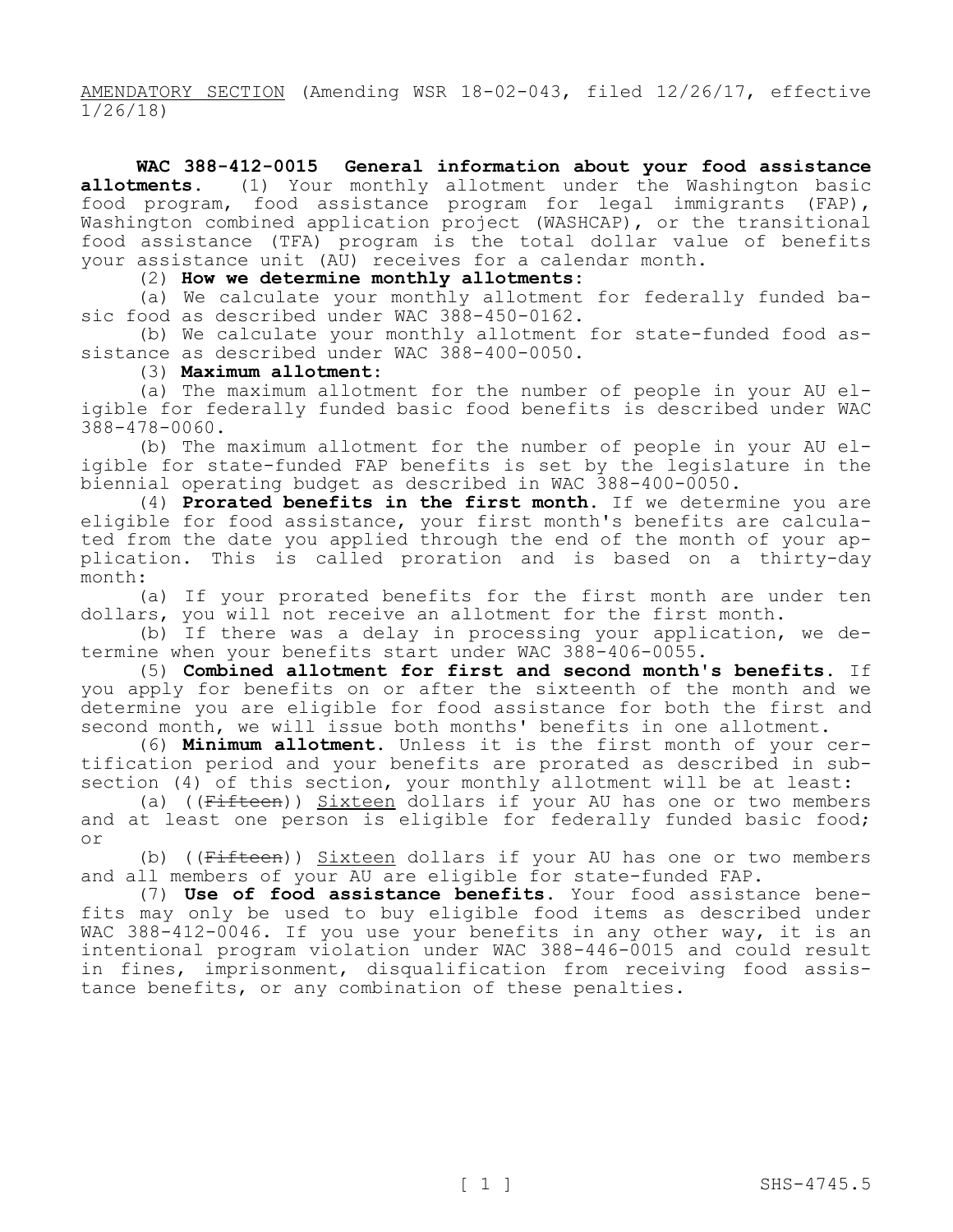AMENDATORY SECTION (Amending WSR 19-01-031, filed 12/12/18, effective 1/12/19)

**WAC 388-450-0185 What income deductions does the department allow when determining if I am eligible for food benefits and the amount of my monthly benefits?** (1) We determine if your assistance unit (AU) is eligible for basic food and calculate your monthly benefits according to requirements of the Food and Nutrition Act of 2008 and federal regulations related to the supplemental nutrition assistance program (SNAP).

(2) Under these federal laws, we subtract the following amounts from your AU's total monthly income to determine your countable monthly income under WAC 388-450-0162:

(a) A standard deduction based on the number of eligible people in your AU under WAC 388-408-0035:

| Eligible AU members | Standard deduction |  |  |
|---------------------|--------------------|--|--|
| 3 or less           | $((\$164))$ \$167  |  |  |
|                     | $((\$174))$ \$178  |  |  |
| 5                   | $((\$204))$ \$209  |  |  |
| 6 or more           | $((\$234))$ \$240  |  |  |

(b) Twenty percent of your AU's gross earned income (earned income deduction);

(c) Your AU's expected monthly dependent care expense needed for an AU member to:

(i) Keep work, look for work, or accept work;

(ii) Attend training or education to prepare for employment; or

(iii) Meet employment and training requirements under chapter 388-444 WAC;

(d) Medical expenses over thirty-five dollars a month owed or anticipated by an elderly or disabled person in your AU as allowed under WAC 388-450-0200; and

(e) A portion of your shelter costs as described in WAC 388-450-0190.

AMENDATORY SECTION (Amending WSR 19-01-031, filed 12/12/18, effective 1/12/19)

**WAC 388-450-0190 How does the department figure my shelter cost income deduction for basic food?** The department calculates your shelter cost income deduction for basic food as follows:

(1) First, we add up the amounts your assistance unit (AU) must pay each month for shelter. We do not count any overdue amounts, late fees, penalties, or mortgage payments you make ahead of time as allowable shelter costs. We count the following expenses as an allowable shelter cost in the month the expense is due:

(a) Monthly rent, lease, and mortgage payments;

- (b) Property taxes;
- (c) Homeowner's association or condo fees;
- (d) Homeowner's insurance for the building only;

(e) Utility allowance your AU is eligible for under WAC 388-450-0195;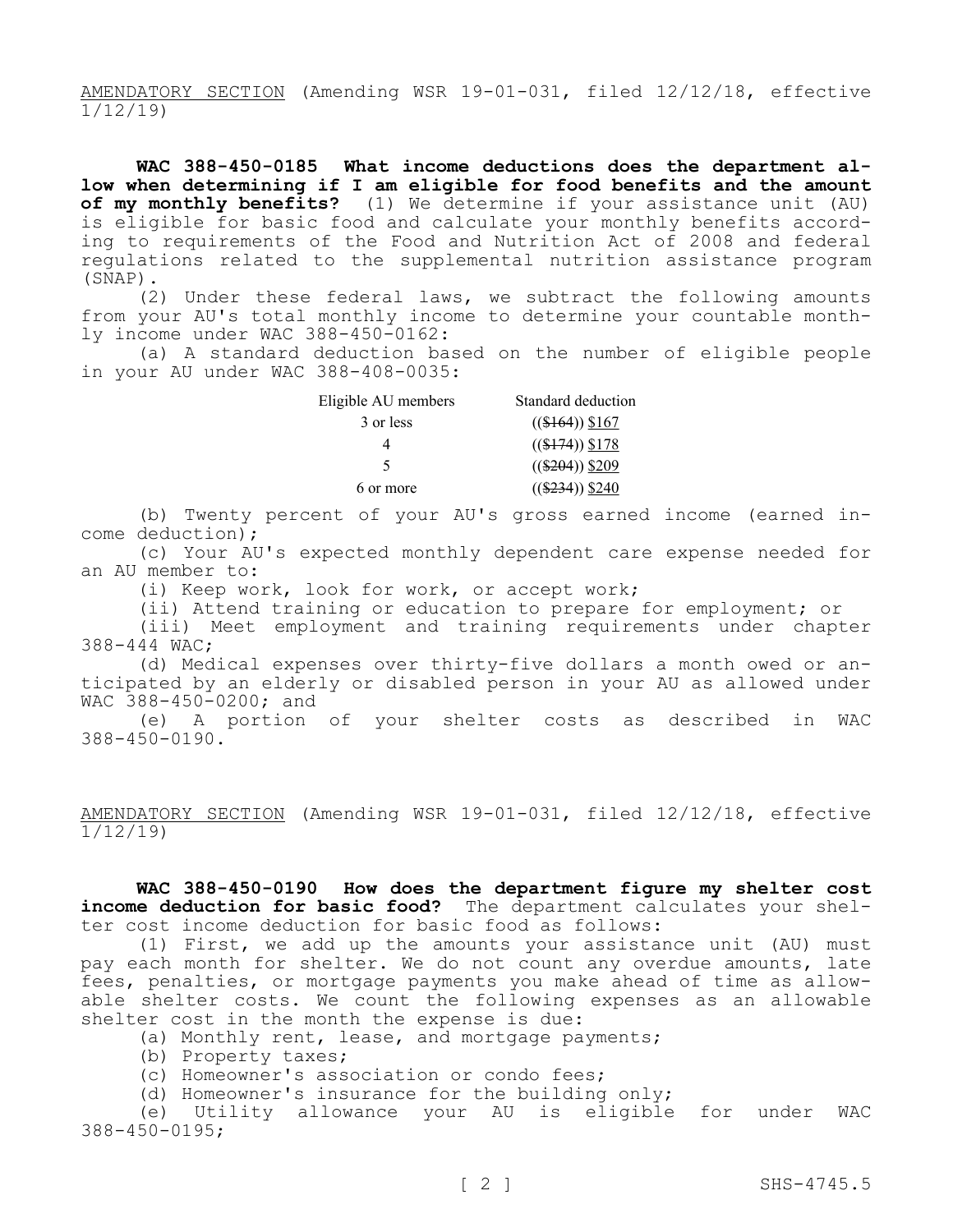(f) Out-of-pocket repairs for the home if it was substantially damaged or destroyed due to a natural disaster such as a fire or flood;

(g) Expense of a temporarily unoccupied home because of employment, training away from the home, illness, or abandonment caused by a natural disaster or casualty loss if your:

(i) AU intends to return to the home;

(ii) AU has current occupants who are not claiming the shelter costs for basic food purposes; and

(iii) AU's home is not being leased or rented during your AU's absence.

(2) Second, we subtract all deductions your AU is eligible for under WAC 388-450-0185 (2)(a) through (2)(d) from your AU's gross income. The result is your AU's countable income.

(3) Finally, we subtract one-half of your AU's countable income from your AU's total shelter costs. The result is your excess shelter costs. Your AU's shelter cost deduction is the excess shelter costs:

(a) Up to a maximum of five hundred ( $(f \text{iff } y \text{)}$ ) sixty-nine dollars if no one in your AU is elderly or disabled; or

(b) The entire amount if an eligible person in your AU is elderly or disabled, even if the amount is over five hundred ( $(f<sup>if</sup>ffty-two)$ ) sixty-nine dollars.

AMENDATORY SECTION (Amending WSR 19-01-031, filed 12/12/18, effective 1/12/19)

**WAC 388-450-0195 Does the department use my utility costs when calculating my basic food or WASHCAP benefits?** (1) The department uses utility allowances instead of the actual utility costs your assistance unit (AU) pays when we determine your:

(a) Monthly benefits under WAC 388-492-0070 if you receive Washington state combined application project (WASHCAP); or

(b) Shelter cost income deduction under WAC 388-450-0190 for basic food.

(2) We use the following amounts if you have utility costs separate from your rent or mortgage payment:

(a) If your AU has heating or cooling costs or receives more than twenty dollars in low income home energy assistance program (LIHEAP) benefits each year, you get a standard utility allowance (SUA) of four hundred ((thirty)) thirty-seven dollars.

(b) If your household does not receive a LIHEAP payment and the reason is solely because of your immigration status, you get a SUA of four hundred ((thirty)) thirty-seven dollars.

(c) If your AU does not qualify for the SUA and you have any two utility costs listed in subsection (3) of this section, you get a limited utility allowance (LUA) of three hundred ((thirty-six)) fortythree dollars.

(d) If your AU has only telephone costs and no other utility costs, you get a telephone utility allowance (TUA) of fifty-eight dollars.

(3) "Utility costs" include the following:

(a) Heating or cooling fuel;

(b) Electricity or gas;

(c) Water;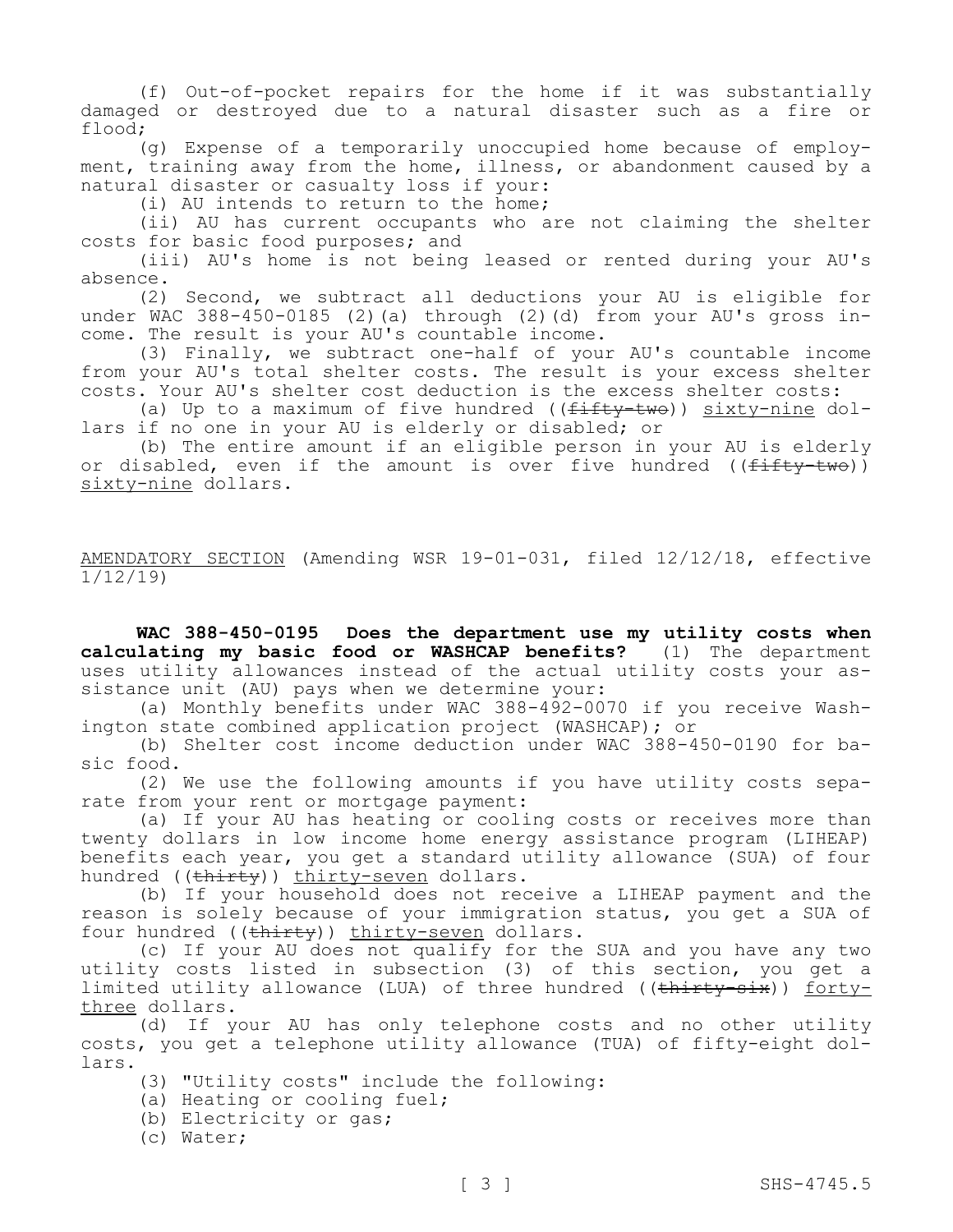- (d) Sewer;
- (e) Well installation/maintenance;
- (f) Septic tank installation/maintenance;
- (g) Garbage/trash collection; and
- (h) Telephone service.

(4) If you do not have a utility cost separate from your rent or mortgage payment and do not receive low income energy assistance program (LIHEAP), you do not receive a utility allowance.

AMENDATORY SECTION (Amending WSR 19-01-031, filed 12/12/18, effective 1/12/19)

**WAC 388-478-0060 What are the income limits and maximum benefit amounts for basic food?** (1) If your assistance unit (AU) meets all other eligibility requirements for basic food, your AU must have income at or below the limits in columns B and C of this subsection to get basic food, unless you meet one of the exceptions listed below in subsection (2) of this section. The maximum monthly food assistance benefit your AU could receive is listed in column D of this subsection.

| EFFECTIVE ((40/1/2018)) 10/1/2019            |                                             |                                                      |                                                                  |                                        |  |
|----------------------------------------------|---------------------------------------------|------------------------------------------------------|------------------------------------------------------------------|----------------------------------------|--|
| Column A<br>Number of Eligible AU<br>Members | Column B<br>Maximum Gross<br>Monthly Income | Column <sub>C</sub><br>Maximum Net<br>Monthly Income | Column D<br>Maximum<br>Allotment                                 | Column E<br>$165%$ of<br>Poverty Level |  |
|                                              | $((\$1,316))$<br>\$1,354                    | $((\$1,012))$<br>\$1,041                             | $((\$192))$ \$194                                                | $((\$1,670))$<br>\$1,718               |  |
| $\overline{2}$                               | ((1, 784))<br>1,832                         | ((1,352))<br>1,410                                   | $((353))$ 355                                                    | ((2,264))<br>2,326                     |  |
| 3                                            | ((2,252))<br>2,311                          | ((1, 732))<br>1,778                                  | $((505))$ 509                                                    | ((2,858))<br>2,933                     |  |
| 4                                            | ((2,720))<br>2,790                          | ((2,092))<br>2,146                                   | $((642))$ 646                                                    | ((3, 452))<br><u>3,541</u>             |  |
| 5                                            | ((3,188))<br>3,269                          | ((2, 452))<br>2,515                                  | $((762))$ 768                                                    | ((4,046))<br>4,149                     |  |
| 6                                            | ((3,656))<br><u>3,748</u>                   | ((2,812))<br><u>2,883</u>                            | $((914))$ 921                                                    | ((4,640))<br>4,757                     |  |
| 7                                            | ((4, 124))<br>4,227                         | ((3,172))<br><u>3,251</u>                            | ((1,011))<br>1,018                                               | ((5,234))<br>5,364                     |  |
| $\,$ 8 $\,$                                  | ((4,592))<br>4,705                          | ((3,532))<br>3,620                                   | $((\frac{1}{1}, \frac{1}{1}, \frac{5}{1}, \frac{5}{1})$<br>1,164 | ((5,828))<br>5,972                     |  |
| 9                                            | ((5,060))<br>5,184                          | ((3,892))<br><u>3,989</u>                            | $((\frac{1}{299}))$<br>1,310                                     | ((6, 422))<br>6,580                    |  |
| 10                                           | ((5,528))<br>5,663                          | ((4,252))<br>4,358                                   | ((1, 443))<br>1,456                                              | ((7,016))<br>7,188                     |  |
| <b>Each Additional Member</b>                | $((+468))$<br>$+479$                        | $((+360))$<br>$+369$                                 | $((+144))$<br>$+146$                                             | $((+594))$<br>$+608$                   |  |

(2) Exceptions:

(a) If your AU is categorically eligible as under WAC 388-414-0001, your AU does not have to meet the gross or net income standards in columns B and C of subsection (1) of this section. We budget your AU's income to decide the amount of basic food your AU will receive.